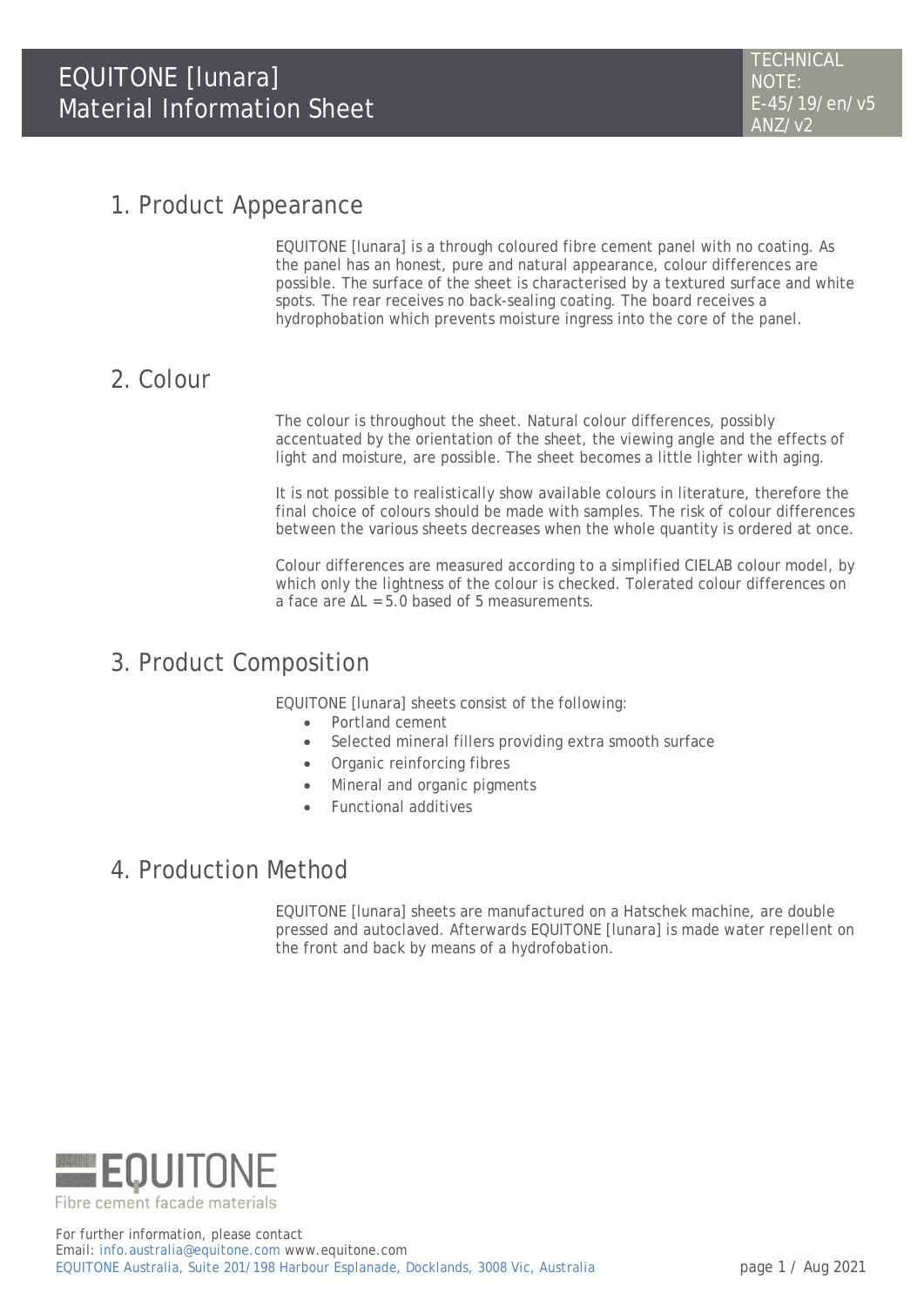### 5. Dimensons

EQUITONE [lunara] is available in 10mm thickness. The panels are available in either untrimmed or trimmed formats. The untrimmed (raw) panel needs to be trimmed by approximately 10mm on all edges. The panel should not be installed with untrimmed edges.

Factory trimmed panels are available in both standard and custom (MTO) trimmed formats. For internal applications where trimmed edges are within close viewing position the latter format may be more suitable. The standard factory trimmed edges may have a slight recess located towards the rear face of the panel.

#### Dimensions

| Not rectified untrimmed | 2520mm x1240mm  | 3070mm x 1240mm |
|-------------------------|-----------------|-----------------|
| Rectified trimmed       | 2500mm x 1220mm | 3050mm x 1220mm |
|                         |                 |                 |

# 6. Technical Properties

EQUITONE [lunara] cladding panels conform to the requirements of EN 12467:2012+A1 2016 "Fibre-cement flat sheets – Product specification and test methods". The results below are presented as defined by the standard.

| <b>Technical Properties</b>              |                                               |                 |                |                 |                   |  |
|------------------------------------------|-----------------------------------------------|-----------------|----------------|-----------------|-------------------|--|
| Miniumum Density                         |                                               | Dry             | EN12467        | 1580            | kg/m <sup>3</sup> |  |
|                                          | Characteristic bending strength perpendicular | ambient         | EN12467        | 32.0            | N/mm <sup>2</sup> |  |
|                                          | Characteristic bending strength parallel      |                 | EN12467        | 22.0            | N/mm <sup>2</sup> |  |
| Mean module of elasticity                |                                               | ambient         | EN12467        | 14,000          | N/mm <sup>2</sup> |  |
| 'n<br>Hygric movement (RH)               |                                               | 30-90%          |                | < 0.80          | mm/m              |  |
|                                          | Hygric movement (RH) oven dry to saturated    | $0 - 100%$      | $\overline{a}$ | 1.6             | mm/m              |  |
|                                          | Water absorption of uncoated panels           | $0 - 100%$      |                | $<$ 25          | $\frac{0}{0}$     |  |
|                                          |                                               |                 |                |                 |                   |  |
| Classification                           |                                               |                 |                |                 |                   |  |
| Durability classification                |                                               |                 | EN12467        | Category A      |                   |  |
| Strength classification                  |                                               |                 | EN12467        | Class 4         |                   |  |
| Reaction to fire                         |                                               |                 | EN13501        |                 | $A2-S1, d0$       |  |
|                                          |                                               |                 |                |                 |                   |  |
| Extra tests                              |                                               |                 |                |                 |                   |  |
| Water impermeability test                |                                               |                 | EN12467        | Pass            |                   |  |
| Warm water test                          |                                               |                 | EN12467        | Pass            |                   |  |
| Soak-dry test                            |                                               |                 | EN12467        | Pass            |                   |  |
|                                          | Freeze-thaw test for category A panel         |                 | EN12467        | Pass            |                   |  |
| Heat-rain tests for category A panel     |                                               | EN12467         | Pass           |                 |                   |  |
| Dimensional tolerances for Level 1 panel |                                               |                 | EN12467        | Pass            |                   |  |
| Thermal movement                         |                                               |                 |                | 0.01            | mm/mK             |  |
| Thermal conductivity                     |                                               |                 |                | 0.39            | W/mK              |  |
|                                          |                                               |                 |                |                 |                   |  |
| Panel Weight (air dried)                 |                                               |                 |                |                 |                   |  |
| Panel                                    | Weight                                        | 2500mm x 1220mm |                | 3050mm x 1220mm |                   |  |
| 10 <sub>mm</sub>                         | 18.6 kg/m <sup>2</sup>                        | 56.7 kg         |                | 69.2 kg         |                   |  |



Load perpendicular to the production directio

Load parallel to to the production direction

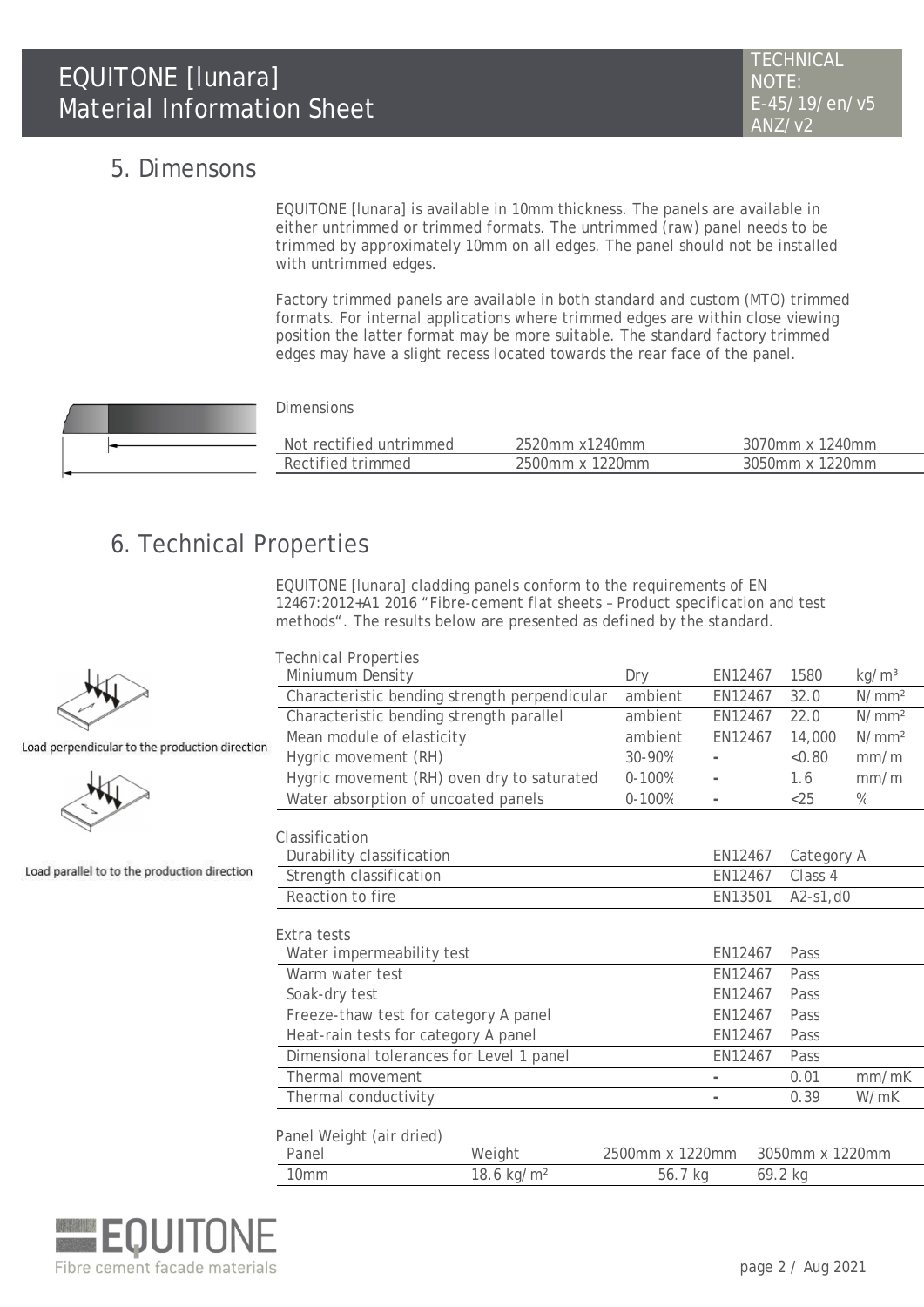### EQUITONE [lunara] Material Information Sheet



#### Tolerances rectified trimmed

| <b>Thickness</b> | Valley 8mm -0.2mm +1mm, Crown 10mm -/+1mm |
|------------------|-------------------------------------------|
| Length           | ± 3mm                                     |
| Width            | $+3mm$                                    |
| Squareness       | $\pm$ 1.0mm/m                             |
|                  |                                           |

#### **Performance to AS/NZS 2908.2(\*\*)**

| Dimensional and geometrical tolerances                                                               | AS/NZS 2908.2 | Compliant  |
|------------------------------------------------------------------------------------------------------|---------------|------------|
| <b>Durability Classification</b>                                                                     | AS/NZS 2908.2 | Type A     |
| Bending Strength Classification                                                                      | AS/NZS 2908.2 | Category 5 |
| Water Permeability                                                                                   | AS/NZS 2908.2 | Compliant  |
| Frost Resistance                                                                                     | AS/NZS 2908.2 | Compliant  |
| Warm-Water                                                                                           | AS/NZS 2908.2 | Compliant  |
| Heat-Rain                                                                                            | AS/NZS 2908.2 | Compliant  |
| Soak-Dry                                                                                             | AS/NZS 2908.2 | Compliant  |
| $\left(\frac{1}{2}, \frac{1}{2}\right)$ . Denoted the contract of the decomposition of $\frac{1}{2}$ |               |            |

(\*\*) Based on an independent assessment

### 7. Fire performance

#### **Australia**

EQUITONE facade materials are fibre cement sheeting, and as such are deemed non-combustible in accordance with the following clauses of the NCC, and may be used wherever a non-combustible material is required.

- C1.9e(iv) of the NCC 2019 Volume 1 (Amendment 1)
- 3.7.1.1(d) of the NCC 2019 Volume 2 (Amendment 1)
- C1.9e(iv) of the NCC 2016 Volume 1 (Amendment 1)
- 3.7.1.2(d) of the NCC 2016 Volume 2

EQUITONE fibre cement façade materials are classified as a 'Group 1' material in compliance with AS5637.1 and Specification C1.10 – Fire hazard properties, of the NCC 2019 Volume 1.

#### **New Zealand**

EQUITONE façade materials are classified as Type 'A' cladding materials and fully meet the fire properties requirements of external wall cladding materials as outlined in the Verification Method C/VM2 of the NZBC, with Peak Heat Release Rate (kW/m2) of less than (<) 100 and Total Heat Released (MJ/m2) of less than (<) 25 as determined in accordance with ISO 5660.1 at an irradiance of 50 kW/ m2 for a duration of 15 minutes.

EQUITONE façade materials are classified as a 'Group 1-S' fire resistant material in accordance with the Verification Method C/VM2 (Appendix 'A') and ISO5660, and as such are safe and suitable for internal lining and ceiling applications.

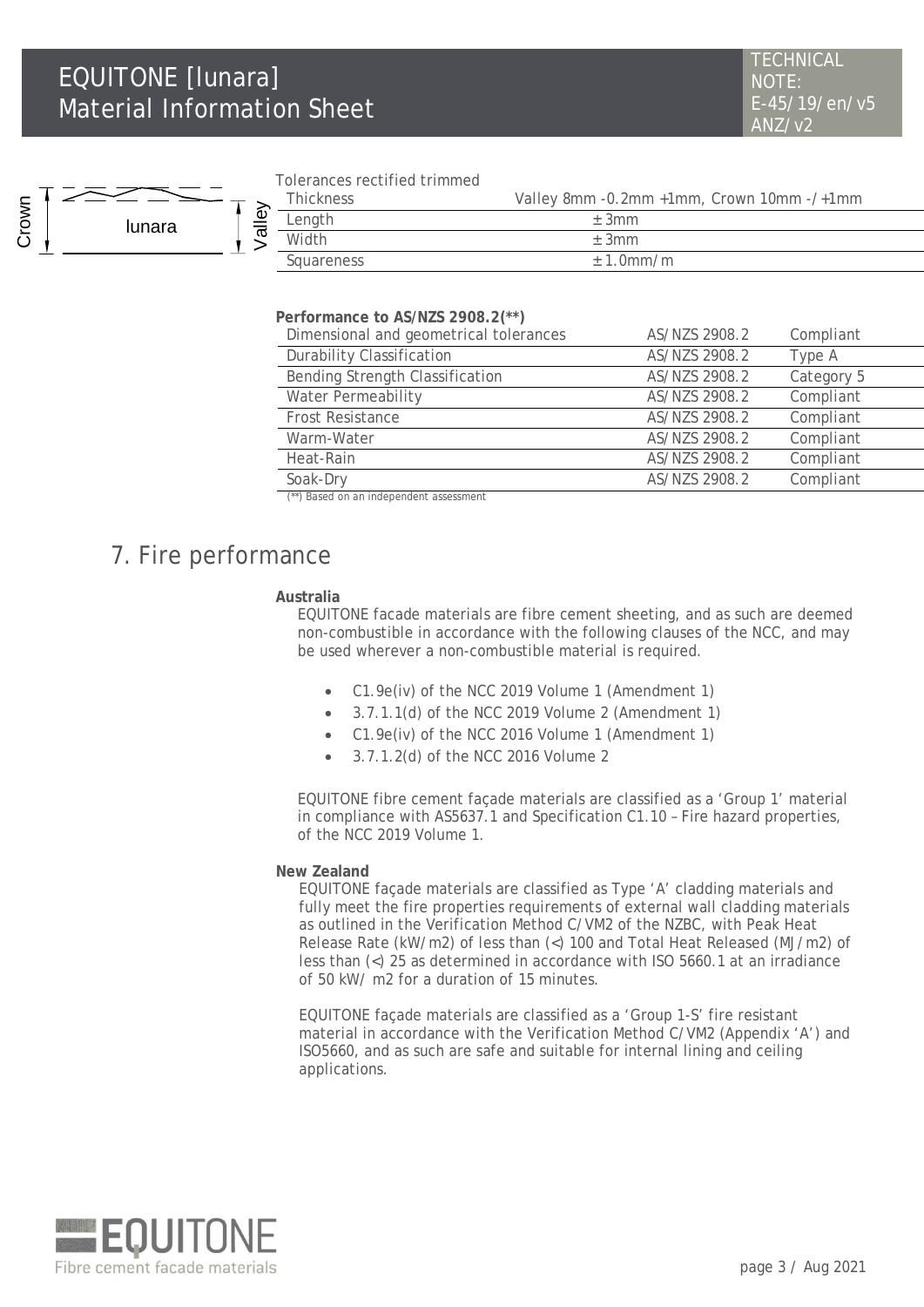# 8. Advantages

Providing the application guidelines are followed, EQUITONE fibre-cement sheets have the following superior mix of properties compared to other materials:

- fire safe (no fire ignition, no spread of fire)
- sound insulating
- resistant to extreme temperatures
- water resistant (if in compliance with application guideline)
- resistant to many living organisms (fungi, bacteria, insects, vermin, etc.)
- resistant to many chemicals
- environmentally friendly, no harmful gas emissions

In addition, EQUITONE [lunara] has the following specific properties:

- Strong and rigid sheet
- Lightly Textured aesthetic surface with natural hues
- Natural pure colour

### 9. Applications

EQUITONE [lunara] can be used in the following applications:

- Façade: Rear ventilated façade cladding and detailing to window and doors
- Exterior ceiling: decorative cladding of ceiling
- Weatherboarding
- Eaves and verge boards
- Interior wall lining

## 10. Cutting and Drilling



Any cutting or drilling dust must be removed from the face of the panel immediately after cutting using a clean microfibre cloth or brush otherwise the aesthetic aspect of the panel may be altered/affected as sawing and drilling dust contains cement and can cause permanent stains on the surface of the panels if allowed to dry in. Once the panel is installed it is recommended to use a clean microfibre cloth or brush to remove any traces of dirt or dust that may have occurred during installation of the panel.

# 11. Health and Safety Aspects

During the mechanical machining of panels, dust can be released which can irritate the airways and eyes. The inhalation of fine (respirable size) quartz containing dust, particularly when in high concentrations or over prolonged periods of time can lead to lung disease and an increased risk of lung cancer. Depending on the working conditions, adequate machinery with dust extraction and/or ventilation should be foreseen. For more information, please check the Material Safety Data Sheet.

EQUITONE [lunara] is certified with an Environmental Product Declaration according to ISO 14025 (available from local support).